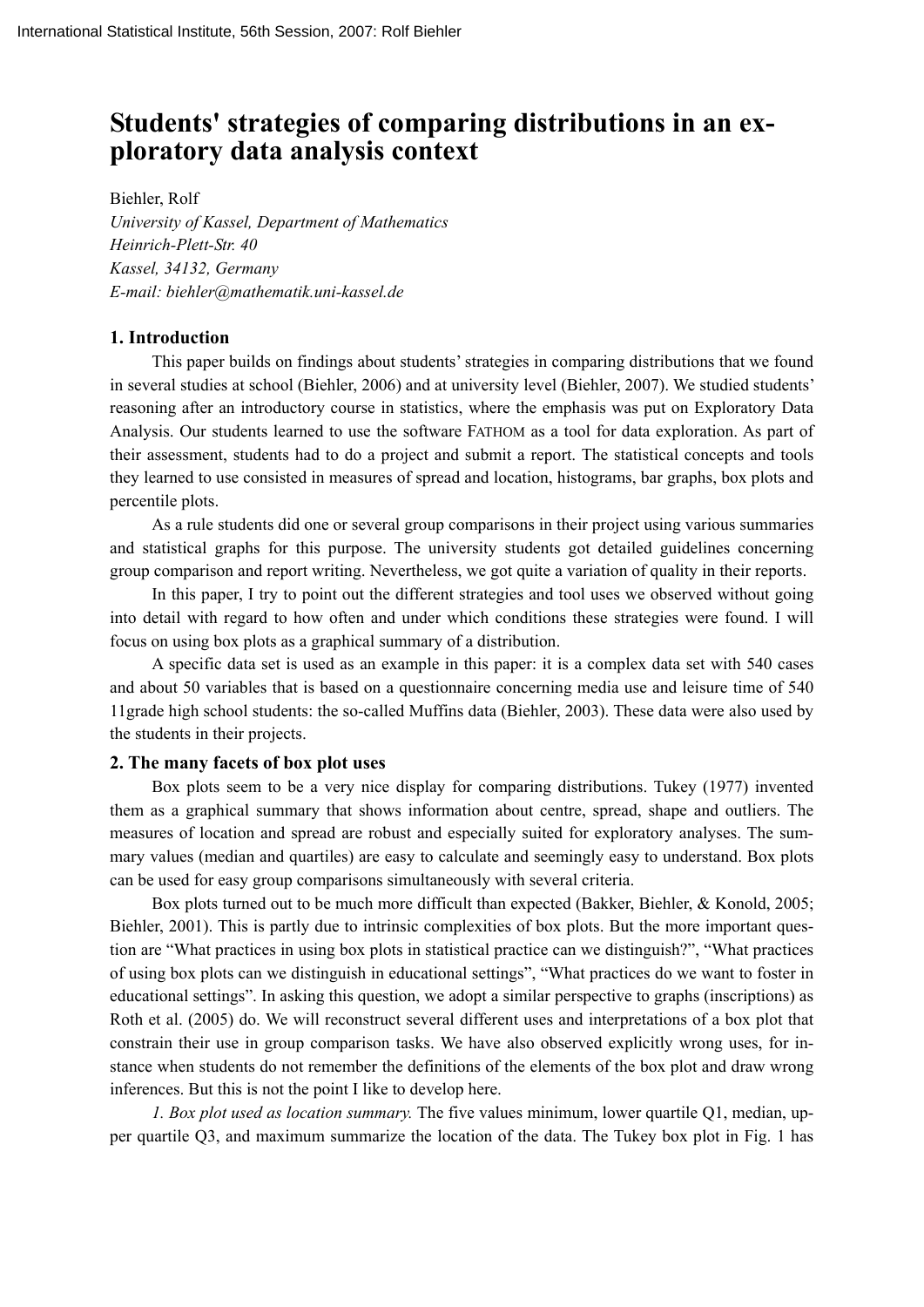"whiskers" up to the most extreme value inside the "fences".<sup>1</sup> The data are from the Muffins students and show the distribution of the attribute *Time\_Sports.* Students had been asked for the amount of



*Fig. 1 Box plot as location summary* 

hours per week that they devote to actively going in for sports.

The median divides the data into two halves, but this is not exactly true, especially if we have ties at the median. The proportion of the data that are lower than the median is at most 50%, and the proportion of the data that are lower or equal to the median is at least 50%.

Many different definitions of quartiles are available (Langford, 2006). We use

as FATHOM does the "cdf-definition" that Langford favours, too. The major advantage of this definition is that the following inequalities hold:

proportion (data  $\leq$  Q1)  $\leq$  25% and proportion (data  $\leq$  Q1)  $\geq$  25%, and consequently proportion  $(Q1 < \text{data} < Q3) \le 50\%$  and proportion  $(Q1 \le \text{data} \le Q3) \ge 50\%$ .

We regard as adequate approximation to these relations when students say that "about 50%" of the data are "inside" the box. Or "about 50% of the data lie between Q1=1 and Q3=6 hours", and so on. However, some tasks require a more precise knowledge about percentages in box plots.

We can observe students using box plots without making reference to any quantitative measure of spread such as the interquartile range. This is surprising, because it seems for experts "so natural" to see the iqr "represented" in a box plot.

*2. Box plot for classifying data.* The box plot divides the data set into 4 natural intervals, but sometimes students' see rather a separation into 3 parts in a box plot. These domains can be called *low, medium, high*, where the "majority" of the data has a "medium" value.





*3. Regional average density in 4 intervals.* Whereas the density histogram with unequal classes shows the density by the height of the column, the density is inversely related to the length of the 4 intervals in the box plot. We call it "regional" because it is neither local nor global and students use box plots for assessing regional density.

*4. Regional spread.* The lengths of the four quarters, the length of the interval from minimum to

<sup>1</sup> which are defined by  $[Q1 - 1.5(Q3 - Q1), Q3 + 1.5(Q3 - Q1)].$ 

 $\overline{a}$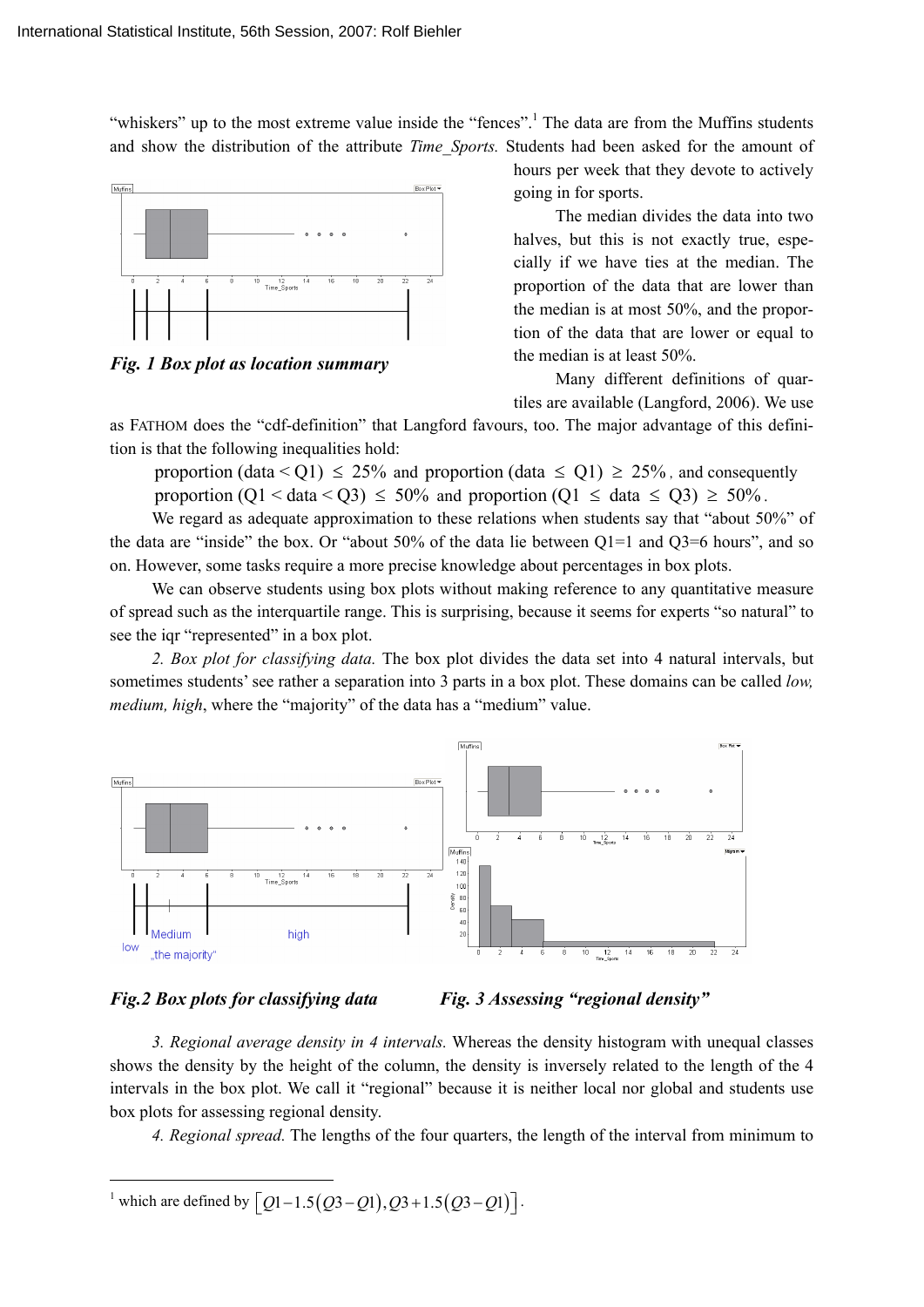median, from median to maximum, or from Q1 to Q3 are interpreted as what we call "regional" measures of spread. For instance, some students speak of the "spread of the middle half of the data" or of the "spread of the first quarter".



*Fig. 4 Assessing "regional spread"*



 *upward and downward spread* 

This observation forced us to think about possibilities of making students use global measures of spread. We can see the interquartile range also as a kind of global measure of spread similar to the standard deviation, which does not measure the spread of part of the data only.

*5. Box plots interpreted as showing upward and downward spread.* If we consider the upper quartile as the median of the upper half of the data then the difference *Q3 – median* is the median upper deviation from the median, i.e. about half of the deviation to higher values are larger than the difference *Q3 – median* and about half of them are less than *Q3 – median*. It is natural that we see two different global measures of spread in the box plot, namely *median – Q1* as the median deviation to lower values and *Q3 – median* as the median deviation of the upper values. The single measure of spread, namely the interquartile range as the sum of upward and downward spread does no longer contain any information about the asymmetry of spreading out. On the other hand,

the length of the box a visual cue that some students directly interpret as "the" measure of spread. This latter use and interpretation does emerge spontaneously in students' practice not very often. This is not really surprising because the amount of reinterpretations and new constructions that are necessary is enormous.

*6. Box plots used as centre-plus-spread displays.* More traditional centre-plus-spread displays show the mean together with plus/minus the standard deviation. Box plots can be used for displaying a centre (by the median) and a measure of spread (interquartile range, length of the grey box). The asymmetry of the box can be interpreted as shape information (skewness). This use does not necessarily imply using box plots for assessing upward and downward spread as was described above.

While describing the different uses we have used concepts such as "regional spread" and "median upward deviation from the median", which are not common in statistics itself. We observed precursors of these concepts in students' activity. This does not imply that we use all these concepts explicitly in teaching contexts. Some uses such as the "classification use" may be unusual in statistics but may be a reasonable intermediate step that can well take up students intuitive reasoning about modal clumps into account as Konold and colleagues (2002) point out.

# **3. Different strategies in group comparison tasks**

From the work with students we learned that it is even more unclear, what we should regard as a good practices in group comparison tasks in general and with box plots in particular. There is a growing literature on students' reasoning in group comparison tasks (Hammerman & Rubin, 2006; Pfannkuch, 2006) to which this paper is related.

In the statistical project reports, we got from students in an Elementary Stochastics course (Biehler, 2007), we got two types of poor uses that I called "falling-back to averages" and "distribu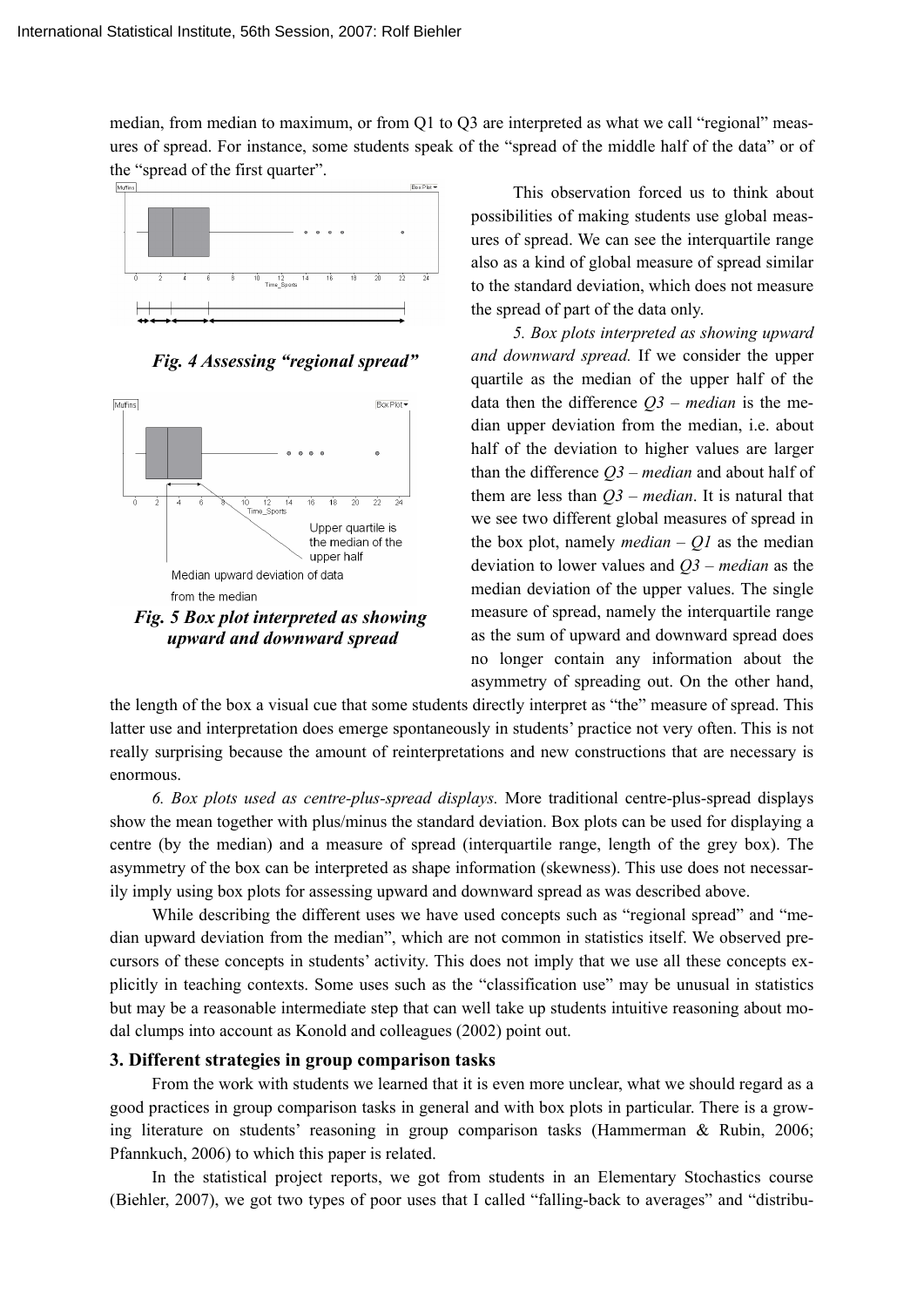tional overflow". The first means that students do not use much more than averages for comparing groups and neglect all other information. On the other extreme, we find students that collect all the details they can see in each of the box plots and just put them together without much integration. What they pick out from the box plots depends on their use of individual box plots, which may be very different as we have described above.

But we also observed further types of strategies. Let us look at the following example. We have asked the Muffins students for the number of hours that they watch TV and have split the group into two subgroups according to whether the student has a TV set in his living room or not.



*Fig. 6 TV watching time according to ownership of TV* 

*Centre-plus-spread group comparison*. An obvious use of box plots is for comparing the groups with regard to centre and spread. Median and mean are about 3 hours higher in the yes-group; the spread is also higher in the yes-group. We may interpret this as an indication how the ownership of a TV set might influence TV consumption: It is plausible that higher availability can influence the amount of consumption and that it may increase variation, because students may react quite differently to the availability of a TV set.

*Q-based group comparison.* A different use is comparing all the 5 summary values of the box plot in pairs for the two groups, namely that the Q1 (no) is 2 hours less than the Q1 (yes) etc. The *q* stands for *q*uantile-based comparisons.

*Cutoff-point based comparisons.* In our work with students we often observed the following type of comparison. Students mentally draw a line at the median of the yes group and summarize the data as: Whereas it is only about 50% of the TV-owners who watch less than 10 hours is about 75% of the no-group that watch less than 10 hours. Therefore the owners watch longer TV. We call this cut-off point based group comparisons. One of the quantiles is taken as a cutoff-point, and the frequencies up



*Fig. 7 Cutoff-point based comparisons*

to these cut-points are compared.

This comparison is a special case, because the median of the yes-group coincides with the upper quartile of the no-group. If this is not the case and a cut-off point is somewhere in-between two quartiles, students tend to estimate the frequency below the cut-off point by rough interpolations. The use of box plots for cut-off point based comparisons is

certainly something that box plots were not made for, originally. However, cut-off point based comparison strategies are quite common in the media in addition to comparing groups by averages. We also observed the "invention" of this strategy by young students, when they were working with FATHOM, where they could calculate the cut-off point (cumulative) frequencies directly. As Fig. 8 shows working directly with cut-off points is superior to box plots, because the frequency estimations in box plots are only approximate. The example shows that, because of ties, there are about 60 % of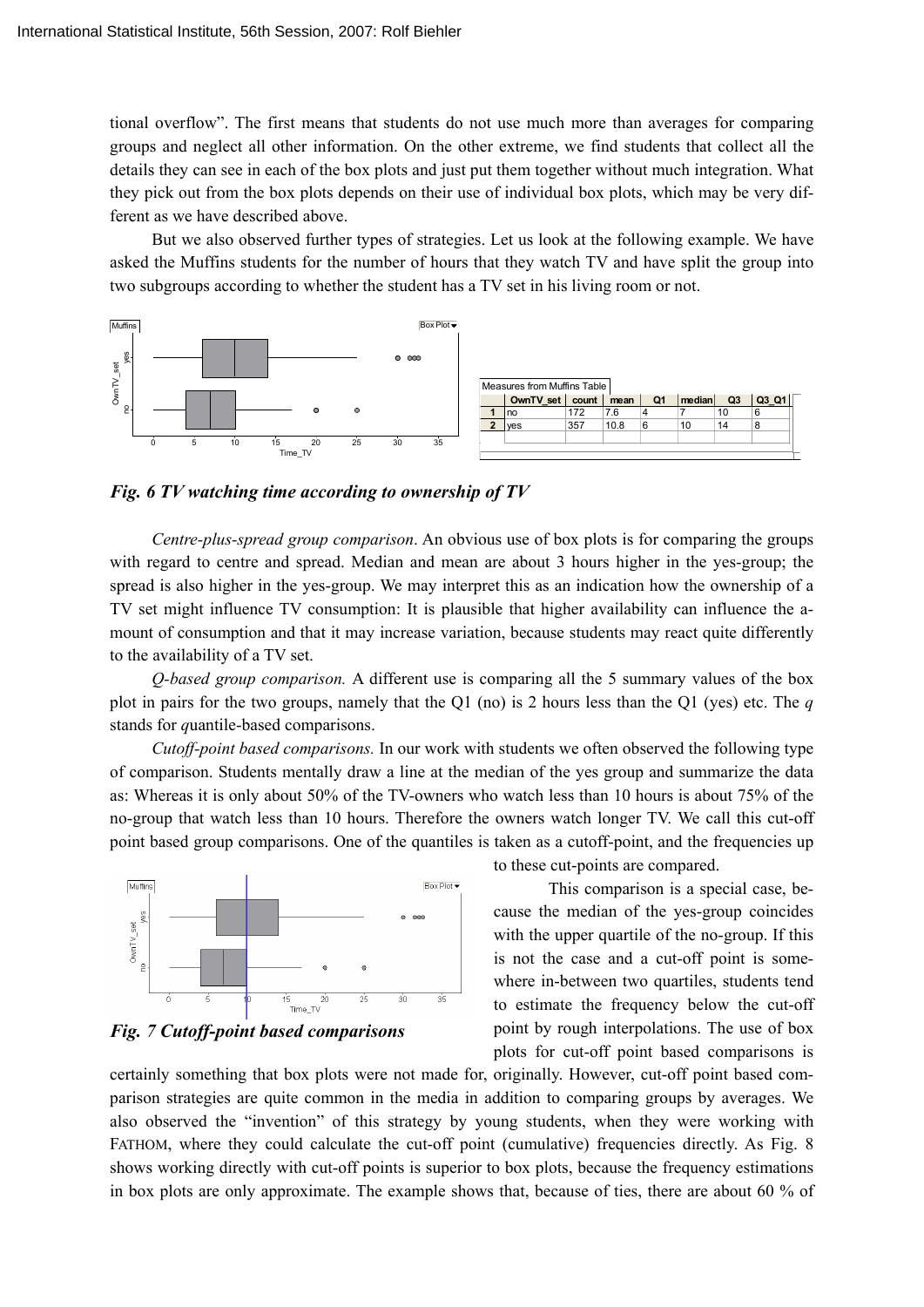the data below or equal the median in the yes-group, whereas the estimation of 75 % from the box plot of the no group is quite accurate.



*Fig. 8 Cutoff-point based comparisons with percentile diagrams* 

For cut-off point comparisons, it would be a better strategy to either use percentile diagrams or calculate cumulative frequencies directly.

## **4. Different contextual framings of group comparisons**

## **4.1 The "***X* **is larger in group A than in group B" – hypothesis**

We have introduced some terminology for distinguishing different uses of box plots and group comparisons in the preceding section. Group comparison in the spirit of EDA (Exploratory Data Analysis) means to compare distributions in many different aspects.

It was surprising for us that students often frame their group comparisons in more limited terms. In our example of TV watching an obvious question could be "Do students watch more TV when they own a TV set (as compared to those who own no TV set)?" It is obvious that posing such questions influences the way students do group comparisons. We call such type of hypothesis the "is larger hypothesis". Looking at our box plots we can just say: yes, this hypothesis is confirmed by the data. This student strategy may be called the "hypothesis testing strategy". Ending an analysis with just stating the confirmation is its simplest version, where the data are not much exploited. An elaboration would be stating *how much more* one group watches TV as compared to the other. Konold & Pollatsek (2002) report that taking the difference of means to answer to the how-much-question is not natural for young students. Our elder students find this more natural, but do not always use it in this context.

What are the different ways students deal with an "is larger hypothesis"? For most students the questions that is asked seems to be clear, although from an expert point of you it is far from being clear, what it could mean that *X* is larger in group *A* than in *B* given that there is variation in each group. The students use one or more criteria to check whether the statement is true, they choose mean, median, and the quartiles. Some students argue that the more of these values are higher in group *A* than in *B* the higher is the "evidence" in favour of the hypothesis. If some of the pairwise differences of quartiles or measures of centre are negative and some are positive, this strategy comes to a limit, as the "evidence" seems to point in different directions. An intuitive strategy that some students use in this context is just to count the number of measures that are larger in group *A* than in group *B* and if this is the case for the majority of measures, the students consider the hypothesis as confirmed.

Some students use cut-off point-based comparisons to even better support the "is larger hypothesis". For instance, let us look at a cut-off point  $c = 10$  in our above example, we have:

*rel frequency*  $(X \le 10$  |  $own_T V \approx 60\% < 75\% \approx rel$  *frequency*  $(X \le 10$  | no TV \.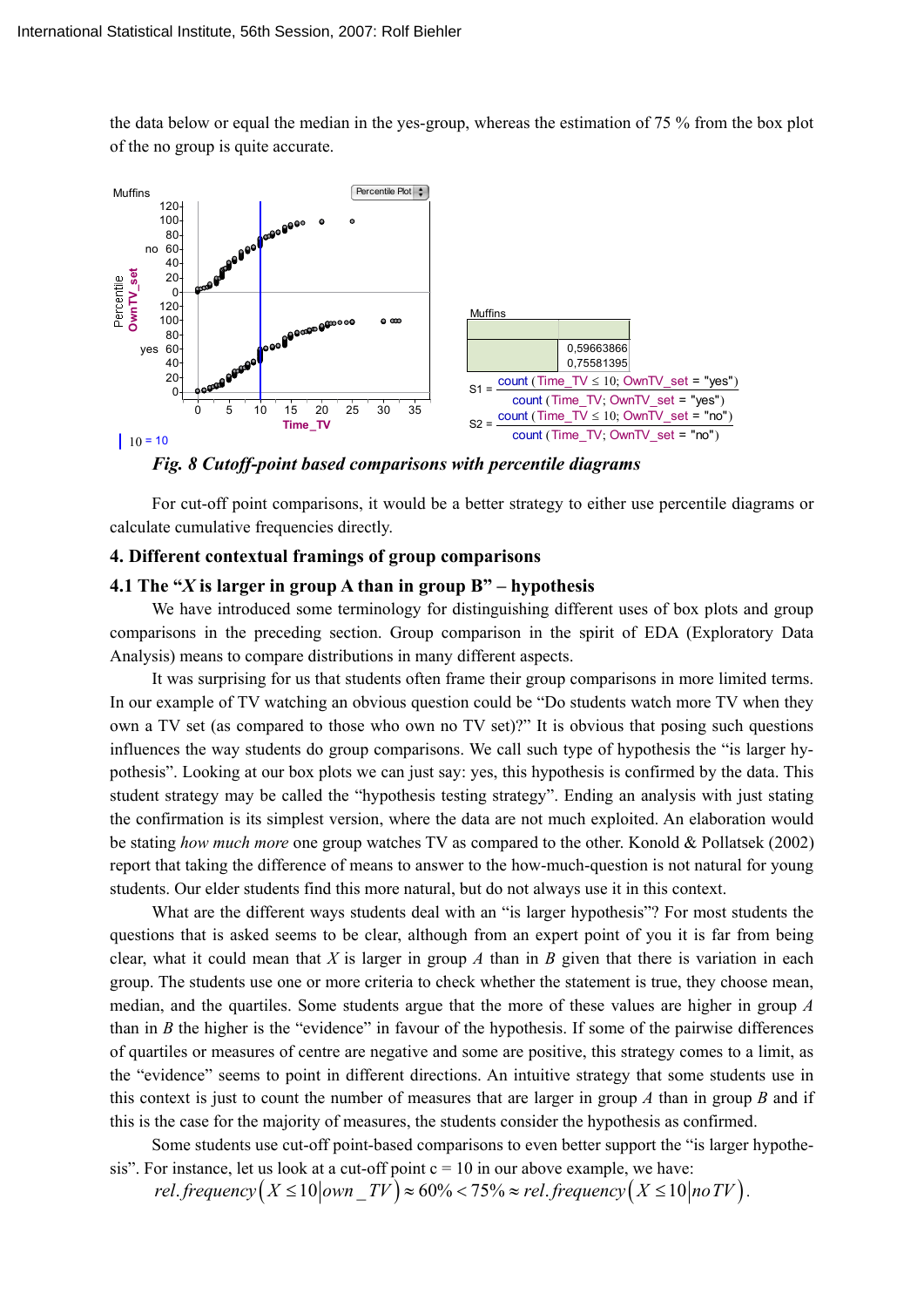It is intuitively clear for most students that this is a criterion for that TV consumption is higher in the owner group (less are below the cut-off point of 10, respectively more are above the cut-off point 10). The general criterion is: If *rel frequency*  $(X \le c | A) < rel$  frequency  $(X \le c | B)$ , this is an indication that *X* is larger in group *B* then in group *A.*

We observed these strategies especially in contexts, where students had not been very much taught about group comparisons in any explicit way. We have experimented with some remedies. First of all, we have to expound the problems of phrasing "The owners watch more television than the nonowners". In careful media reporting, we find formulations such as "The owners watch more television than the non-owners, *on average*". Some students use this phrasing but then tend to just compare means or medians. On the other hand, this usage is an indication that they may be aware that there is variation within the groups and that not all TV owners watch more than the non-owners.

As we intend to support a group comparison beyond averages, we suggest rephrasing such hypotheses as "The owners *tend to* watch more television than the non-owners". The next important step is using the pairwise comparison of measures of location and cut-off point comparisons not as accumulating evidence for the truth of the hypothesis but as answer to the descriptive question "In which respect and by which amount do the students watch more TV in the yes-group?

Generally, it could well be that there is no unique answer to the question which group tends to be larger with regard to a certain attribute.

#### **4.2 Group comparison in a decision context**

 Let us look at another example of group comparison for clarifying the issue. In the context of a research and development project where Paul Cobb, Koeno Gravemeijer and Arthur Bakker were involved the "battery problem" was used as an example for group comparison (Bakker & Gravemeijer, 2004). The students get a sample of the lifetimes from two brands of batteries and have to decide,



#### *Fig. 9 Box plots "battery problem"*

which brand of batteries is "better".

The box plots with added means in Fig. 9 show a contradictory picture: mean and median convey different information with regard to which type lasts longer (on average). The spread is different too and the comparison of the quartiles, minimum and maximum gives different directions. The answer whether one type lasts longer than the other cannot be answered unambiguously. The authors do not use a descriptive context but set up a situation for decision making to achieve a unique solution. For instance, if we intend to take 10 batteries and we are interested to

maximize the total sum of life span, then the mean would be a criterion for our choice: "tough cell" is "better" in this respect. If we need batteries that have to last at least 110 hours for some reason (cutoff point strategy) you will find them more likely in the brand "always ready". If you wish to avoid - as far as possible - batteries that last less than 95 hours (another cut-off point), you will have to choose "tough\_cell". In these varying decision contexts, developing different criteria about which group is better seems to be quite natural. The descriptive ambiguity with regard to the question which brand tends to have a "higher lifespan" will lead to different unique decisions depending on the respective criterion. By this "trick" the descriptive ambiguity is made visible first but then eliminated in a second step. A major disadvantage of the battery problem is of course that the decision is based on a very small sample and it is implicitly assumed that future samples will be very similar. It is therefore questionable whether this example is a good elementarization of statistical practice if the sampling problem and related uncertainties are never made explicit. The descriptive contexts we use avoid this problem,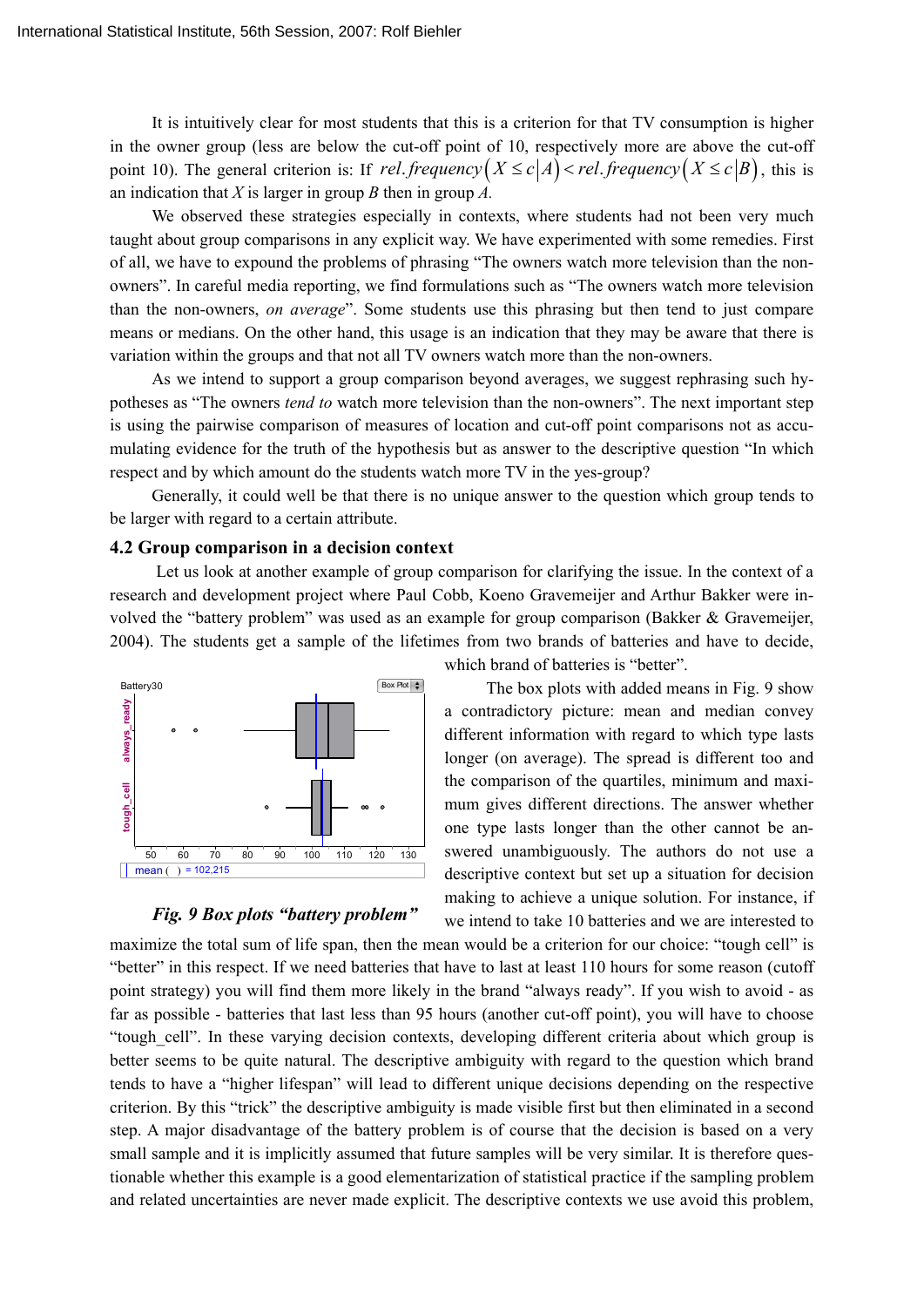however, we also observe students that make comparisons and inferences from their comparisons that only been done if the data were a random or representative sample of something. A description task as such may result into ambiguities. We think that it is reasonable to keep these descriptive ambiguities, however, in some examples we may wish to show that the plurality of criteria that can lead to a unique decision if the context provides further constraints.

## **4.3 Some remedies: the shift model**

In the context of analysing a single distribution, we observed strategies that I call *distributional itemizers* versus *distributional integrators* (Biehler, 2007). The first class of students diligently collects a list of all kinds of features whereas the second group tries to integrate information into an overall picture of a distribution. The situation is even worse in group comparison tasks, where integration of results is more difficult. It is certainly naïve assuming that students spontaneously can provide acceptable group comparisons.

Konold & Pollatsek (2002) argue for putting the mean as a signal more into the foreground as compared to the distribution (around the mean) which is considered as noise. In many real statistical studies, hypotheses concerning different means are tested, and students have to learn that the mean can be seen as such a signal for a process, and that a changed mean is often an indication that the process has changed. How can we combine this insight with a distributional perspective that takes the whole distribution as an indication of an underlying process? Many (parametric) tests concerning means such as the two sample *t*-test are essentially not only concerned with means but the tests are concerned with two distributions (often normal ones) that only differ by the mean and that are identical in all other aspects. In nonparametric statistics, we have two different generalizations of this model. The first generalization is the "additive shift model". The question to be tested is whether a whole distribution is shifted by a certain number *a*. This implies that the mean and the median and all quantiles are also shifted by the same number *a.* A further generalization is the notion that a random variable *X* is *stochastically larger* than a random variable *Y* if  $\text{Prob}(X \le c) \le \text{Prob}(Y \le c)$  for all *c*. If the random variables have a continuous distribution this is equivalent to the following statement about quantiles:  $Q_n(X) \ge Q_n(Y)$  for all  $p \in (0,1)$ . If the additive shift model holds, we have *X* has the same distribution as  $Y + a$ , and if  $a > 0$  this implies that *X* is stochastically larger than *Y* and that the properties hold  $Q_n(X) = Q_n(Y) + a$  for all  $p \in (0,1)$ . If  $a < 0$ , *Y* is stochastically larger than *X*. Thus the shift model is a special case of being "stochastically larger". Another special case is the multiplicative shift model: *X* has the same distribution as  $a \cdot Y$ ,  $a > 0$ . If  $a > 1$ , *X* is stochastically larger than *Y* and all the quartiles multiply by the same factor *a,* which is also the factor by which any measure of spread increases.

Based on this analysis, we suggest several descriptive *models* for group comparisons to our students. The function of the model is to help them with approximately summarizing the differences and relations between the groups. Students have the choice between the following

- X is (statistically larger) in group A than in group B; we speak of a shift to higher values
- The distribution of *X* in group *B* can be described as an *uniform additive shif*t of the distribution of *X* in group *A*
- The distribution of *X* in group *B* can be described as an *multiplicative shif*t of the distribution of *X* in group *A*
- The difference in distribution between both groups is more complex

The quartiles and the median in the box plot can be taken as pragmatic indicators for assigning a descriptive model to the data. An extension would be to check the whole cumulative distribution function or to use QQ-plots for analyzing the relation between two distributions. Cleveland (1993) discusses how to use QQ-plots for diagnosing additive and multiplicative shifts between two data sets. We do not recommend this extension for teaching in introductory statistics education, but this is of course important background knowledge. If we look back to our example of TV watching, we can